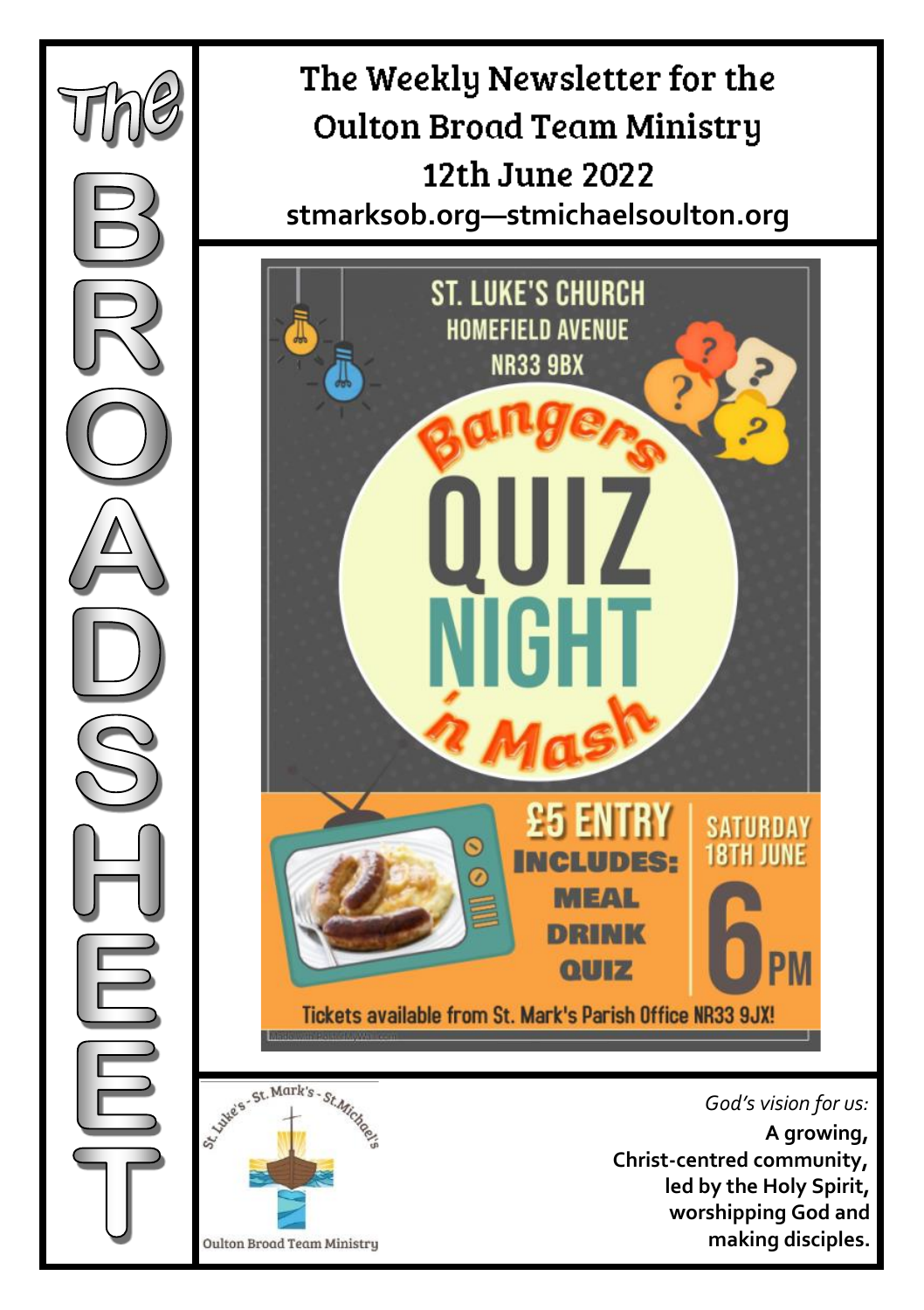

The Bentley family invite you to join them to celebrate the life of  $\mathsf{THE}\, \mathsf{VENERABLE}\, \mathsf{AN}\, \mathsf{BENTLEY}$ **At Norwich Cathedral** On the 15th of June at 12:30pm

## TRANSPORT TO JAN'S **THANKSGIVING SERVICE**

There is a sign-up sheet at St. Mark's and St. Luke's for those who need a lift or if you can offer a lift. We need to know by Sunday in either instance.

The plan is that for those going, we will meet at St. Mark's on Wednesday 15th June at 10:30 and depart shortly thereafter.

## PRAYER MINISTRY AND **INTERCESSIONS TRAINING**

Saturday 25th June, 10am—12pm at St. Mark's There will be a training session open to everyone across our three churches whether you are currently involved in these ministries or if you would like to find out more and potentially join the teams! Please speak to Helen or Jill Hunting for more details.

**FOODBANK REOUIREMENTS** 

Stocks at the Food Bank are the lowest in memory. They are very short of pasta & cereals but also need:- Squash & fruit juice; Large jars of coffee; Milk; Biscuits; Chocolate & sweets; Crisps & savoury snacks; Jams & spreads; Jelly; Tinned puddings, fruit & meats As always, please leave donations in the porch at St. Mark's.

## **CHURCH AUDIO SYSTEM**

The PCC are concerned that despite the recent updates to the Church audio system there are those in the Congregation who are still unable to hear the services clearly. If you are one of those please speak to Dave Powell with a view to improving matters; your discussions will be treated with the strictest confidence.

### **OPEN THE BOOK**

There will be a meeting at St. Michael's Rectory on Monday 13th June at 7pm regarding Open The Book. Anyone interested in being part of the team is very welcome to attend. We have definite bookings for monthly presentations shared between different schools. If you are interested but cannot attend, please let Debbie Allsop know, 07737851099 / 01502538573.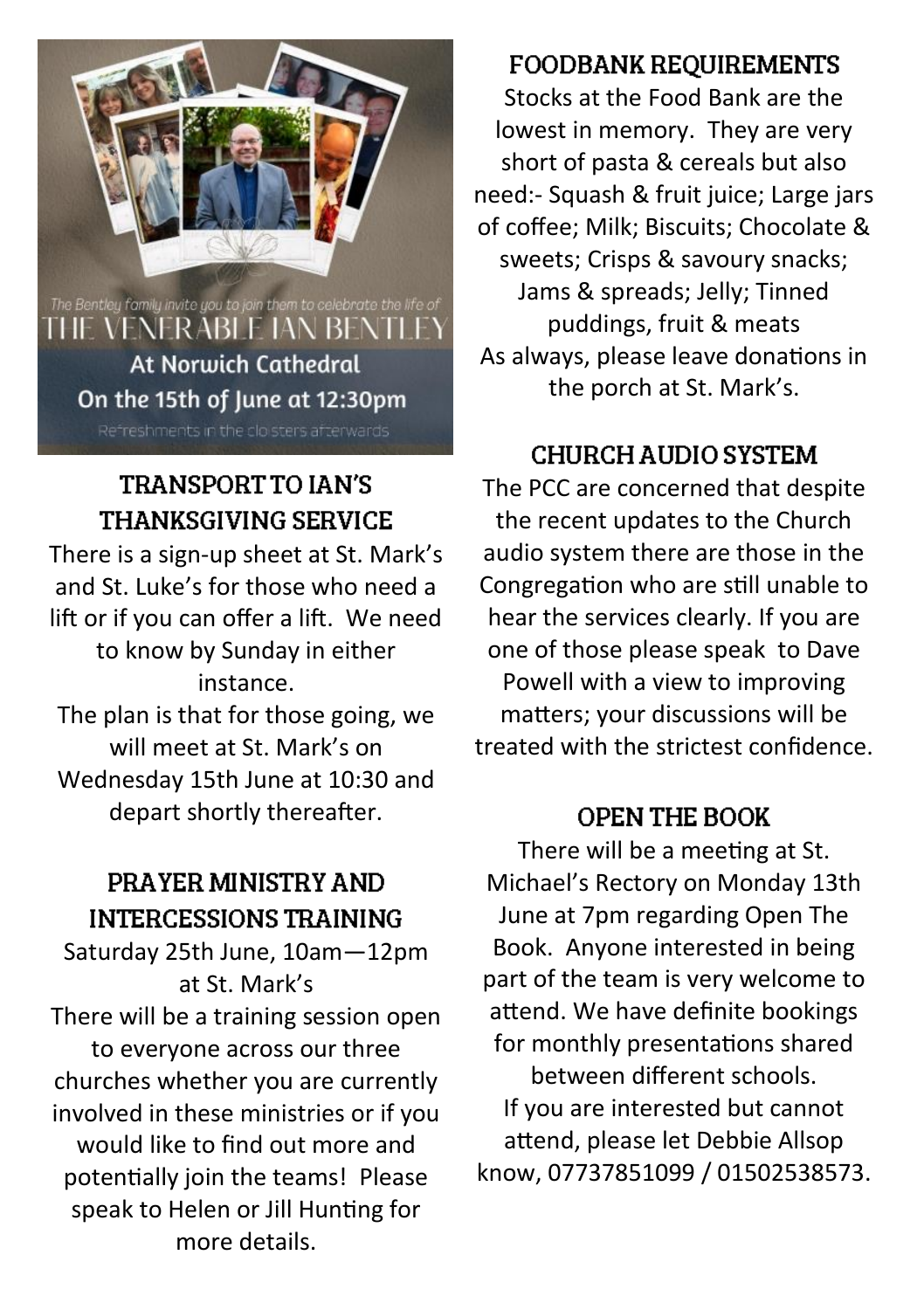# **The Sunday** MIX

Join us for Bible Stories, Games, Teatime snacks, Crafts, Songs and more!



**4th Sunday of** each month @ 4pm.<br>St Luke's Church. **Homefield Ave.** 

Church for Children & Adults together

## **LOWESTOFT CHRISTIAN MEN'S NETWORK**

Our next Men's Breakfast will be on Saturday16th July at Martello's, in the Sparrow's Nest when our Speaker will be Rev. Andy Bunter please make every effort to support Andy as we are now in the holiday season. Names to Peter Wood by June 19th Please.

### RAHEI.

St. Michael's annual collection for their Compassion Child Rahel will take place on Sunday 19th June to the end of the month. Donations can be placed in an envelope marked "Rahel". If you have any questions, please let Debbie Allsop know.

### **THANK YOU**

A massive THANK YOU to everyone at St. Luke's, St. Mark's and St. Michael's who helped in all sorts of ways to make all of our Jubilee celebrations a big success! Your generosity with your time, energy and talents was a great reflection of your love for our community and for Christ.

### *ADVANCED NOTICE* ST. MICHAEL'S **STRAWBERRY CREAM TEA**

Saturday 23rd July, 10am-12pm Admission £1 (children go free) or £2 for cream tea.